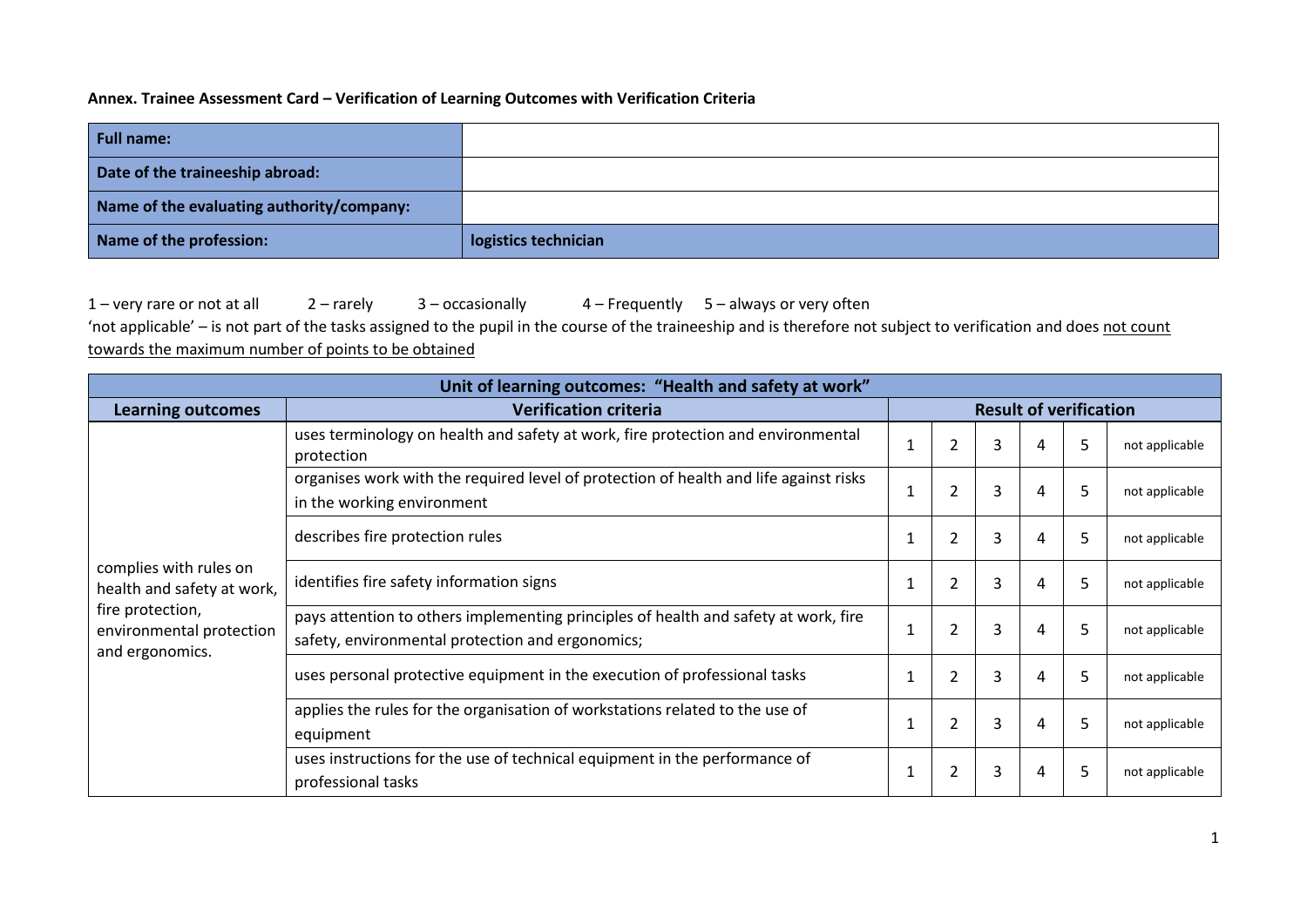| Unit of learning outcomes: "Organisation of warehouse work"                                       |                                                                                                           |              |                               |   |   |   |                |
|---------------------------------------------------------------------------------------------------|-----------------------------------------------------------------------------------------------------------|--------------|-------------------------------|---|---|---|----------------|
| <b>Learning outcomes</b>                                                                          | <b>Verification criteria</b>                                                                              |              | <b>Result of verification</b> |   |   |   |                |
|                                                                                                   | uses stock storage facilities in accordance with the established storage system                           | 1            | $\overline{2}$                | 3 | 4 | 5 | not applicable |
| characterises storage<br>facilities and equipment<br>for the performance of<br>professional tasks | selects measuring equipment and auxiliary equipment for determining the quantity<br>and quality of stocks | $\mathbf{1}$ | 2                             | 3 | 4 | 5 | not applicable |
|                                                                                                   | uses additional equipment in the storage processes                                                        | $\mathbf{1}$ | 2                             | 3 | 4 | 5 | not applicable |
|                                                                                                   | uses short-lived transport equipment for the movement of stock in the warehouse                           | 1            | 2                             | 3 | 4 | 5 | not applicable |
| characterises storage                                                                             | specifies the operations carried out in each storage area                                                 | $\mathbf{1}$ | $\overline{2}$                | 3 | 4 | 5 | not applicable |
| processes                                                                                         | indicates the steps to be followed during the execution of the storage operations                         | $\mathbf{1}$ | 2                             | 3 | 4 | 5 | not applicable |
| optimises the use of<br>space and storage space                                                   | uses methods to determine the best solution for space and storage space                                   | 1            | 2                             | 3 | 4 | 5 | not applicable |
| uses statistical measures                                                                         | calculate core statistical indicators                                                                     | 1            | $\overline{2}$                | 3 | 4 | 5 | not applicable |
| to perform professional<br>tasks                                                                  | uses the results of statistical analysis in carrying out professional tasks                               | 1            | $\overline{2}$                | 3 | 4 | 5 | not applicable |
| secures documents to be<br>kept                                                                   | prepares and stores documents for storage in accordance with the internal<br>procedure                    | 1            | $\overline{2}$                | 3 | 4 | 5 | not applicable |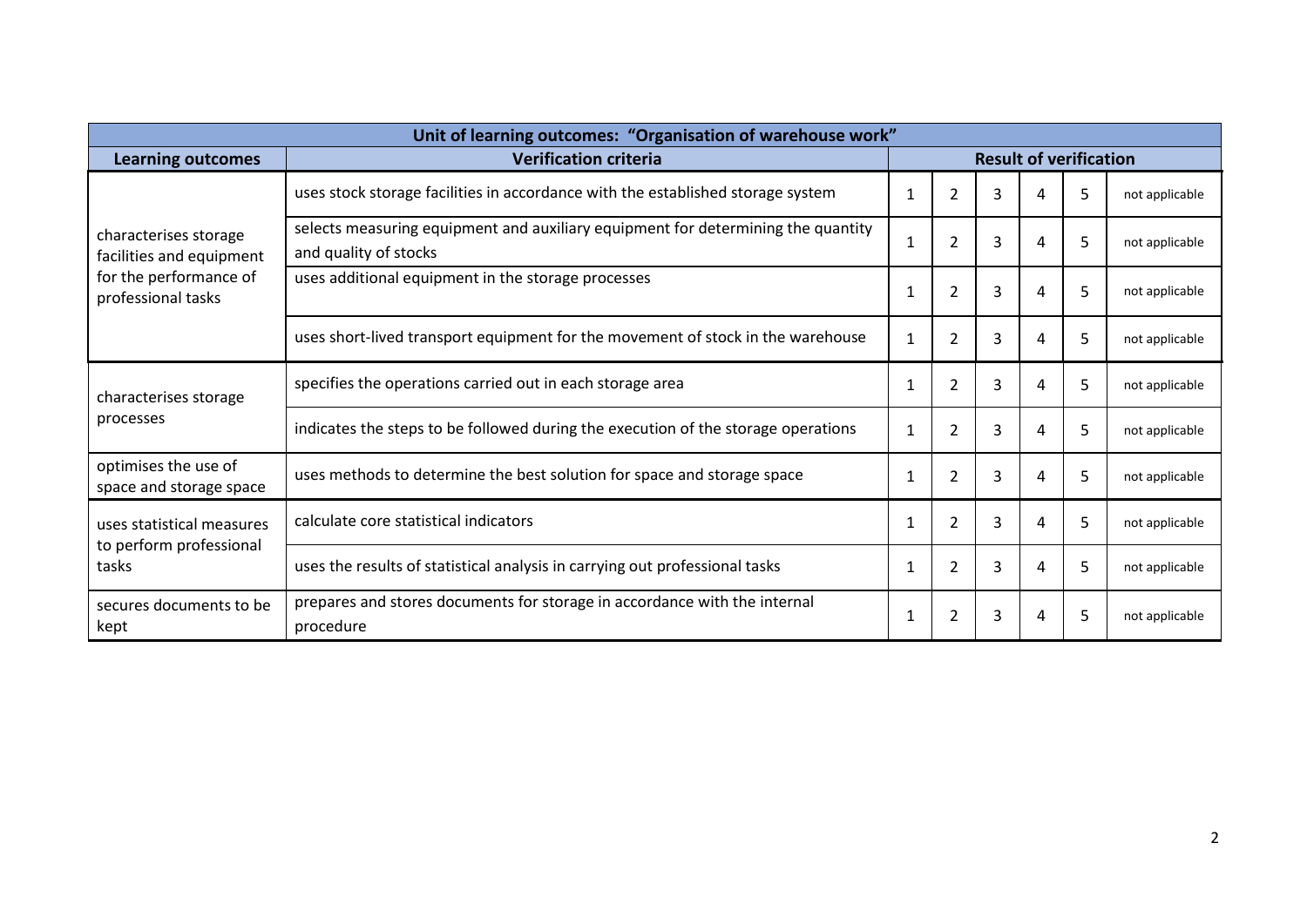| Unit of learning outcomes: "Storage, reception and distribution of stock" |                                                                                                                  |                               |                |   |   |   |                |
|---------------------------------------------------------------------------|------------------------------------------------------------------------------------------------------------------|-------------------------------|----------------|---|---|---|----------------|
| <b>Learning outcomes</b>                                                  | <b>Verification criteria</b>                                                                                     | <b>Result of verification</b> |                |   |   |   |                |
|                                                                           | sets out systems and facilities for monitoring stockholding conditions                                           | $\mathbf{1}$                  | $\overline{2}$ | 3 | 4 | 5 | not applicable |
|                                                                           | selects equipment to monitor storage conditions                                                                  |                               | $\overline{2}$ | 3 | 4 | 5 | not applicable |
| monitors stock                                                            | monitors the actual stock situation in storage                                                                   | 1                             | $\overline{2}$ | 3 | 4 | 5 | not applicable |
|                                                                           | adjusts stock storage conditions based on the observation of stock changes and<br>readings on monitoring devices | $\mathbf{1}$                  | $\overline{2}$ | 3 | 4 | 5 | not applicable |
|                                                                           | calculate stocks (e.g. current, maximum, securing)                                                               | $\mathbf{1}$                  | $\overline{2}$ | 3 | 4 | 5 | not applicable |
| stores stock, taking into<br>account their                                | selects the method of storage to the natural and technical susceptibility of stock                               | 1                             | 2              | 3 | 4 | 5 | not applicable |
| natural and technical                                                     | selects the optimal storage place for stock                                                                      | 1                             | 2              | 3 | 4 | 5 | not applicable |
| susceptibility to<br>storage                                              | means the location of stock in storage                                                                           | 1                             | $\overline{2}$ | 3 | 4 | 5 | not applicable |
| complies with                                                             | describes packaging classified according to different criteria                                                   | $\mathbf{1}$                  | $\overline{2}$ | 3 | 4 | 5 | not applicable |
| management rules<br>packaging, auxiliary                                  | store packaging, waste and secondary raw materials in accordance with the<br>guidelines                          | 1                             | $\overline{2}$ | 3 | 4 | 5 | not applicable |
| materials<br>and waste in the                                             | documents packaging management in storage processes                                                              | 1                             | $\overline{2}$ | 3 | 4 | 5 | not applicable |
| warehouse                                                                 | secures waste and secondary raw materials in accordance with the law                                             | 1                             | $\overline{2}$ | 3 | 4 | 5 | not applicable |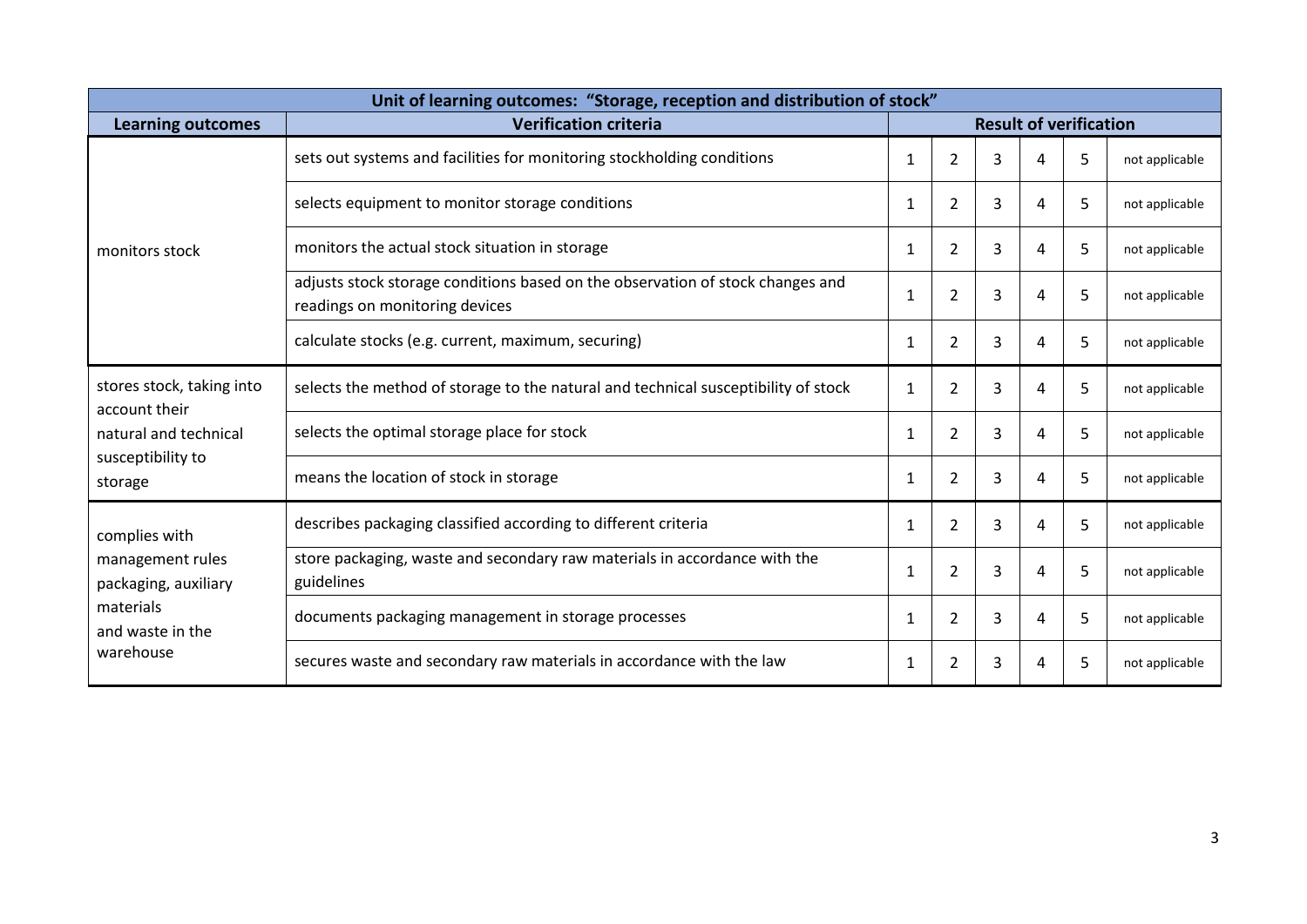|                                               | uses equipment to assist the entry of goods into the warehouse                       | 1            | 2              | 3 | 4 | 5 | not applicable |
|-----------------------------------------------|--------------------------------------------------------------------------------------|--------------|----------------|---|---|---|----------------|
|                                               | reads the labels on the packaging in order to properly receive and protect the goods | $\mathbf{1}$ | $\overline{2}$ | 3 | 4 | 5 | not applicable |
|                                               | carries out the quantitative collection of the goods                                 | $\mathbf{1}$ | $\overline{2}$ | 3 | 4 | 5 | not applicable |
| takes goods into a<br>warehouse               | performs qualitative acceptance of goods                                             | $\mathbf{1}$ | 2              | 3 | 4 | 5 | not applicable |
|                                               | uses measuring devices when goods are taken into storage                             |              | 2              | 3 | 4 | 5 | not applicable |
|                                               | selects the storage location of the incoming goods                                   | $\mathbf{1}$ | $\overline{2}$ | 3 | 4 | 5 | not applicable |
|                                               | prepares stock take-up documentation in accordance with internal requirements        | $\mathbf{1}$ | $\overline{2}$ | 3 | 4 | 5 | not applicable |
|                                               | completes stock to be delivered according to order                                   | $\mathbf{1}$ | $\overline{2}$ | 3 | 4 | 5 | not applicable |
|                                               | describes the safety features issued for the transport of cargo units                | $\mathbf{1}$ | $\overline{2}$ | 3 | 4 | 5 | not applicable |
| releases stock (e.g.                          | selects packages into stock or cargo, means of transport and order conditions        | 1            | 2              | 3 | 4 | 5 | not applicable |
| materials, finished goods,<br>goods) from the | secures cargo in accordance with applicable rules                                    | $\mathbf{1}$ | $\overline{2}$ | 3 | 4 | 5 | not applicable |
| warehouse                                     | means supplies, loads or transport packages as required                              | 1            | $\overline{2}$ | 3 | 4 | 5 | not applicable |
|                                               | carries out a quantitative and qualitative check of the stock or cargo delivered     | $\mathbf{1}$ | 2              | 3 | 4 | 5 | not applicable |
|                                               | prepares stock delivery records in accordance with internal requirements             | 1            | 2              | 3 | 4 | 5 | not applicable |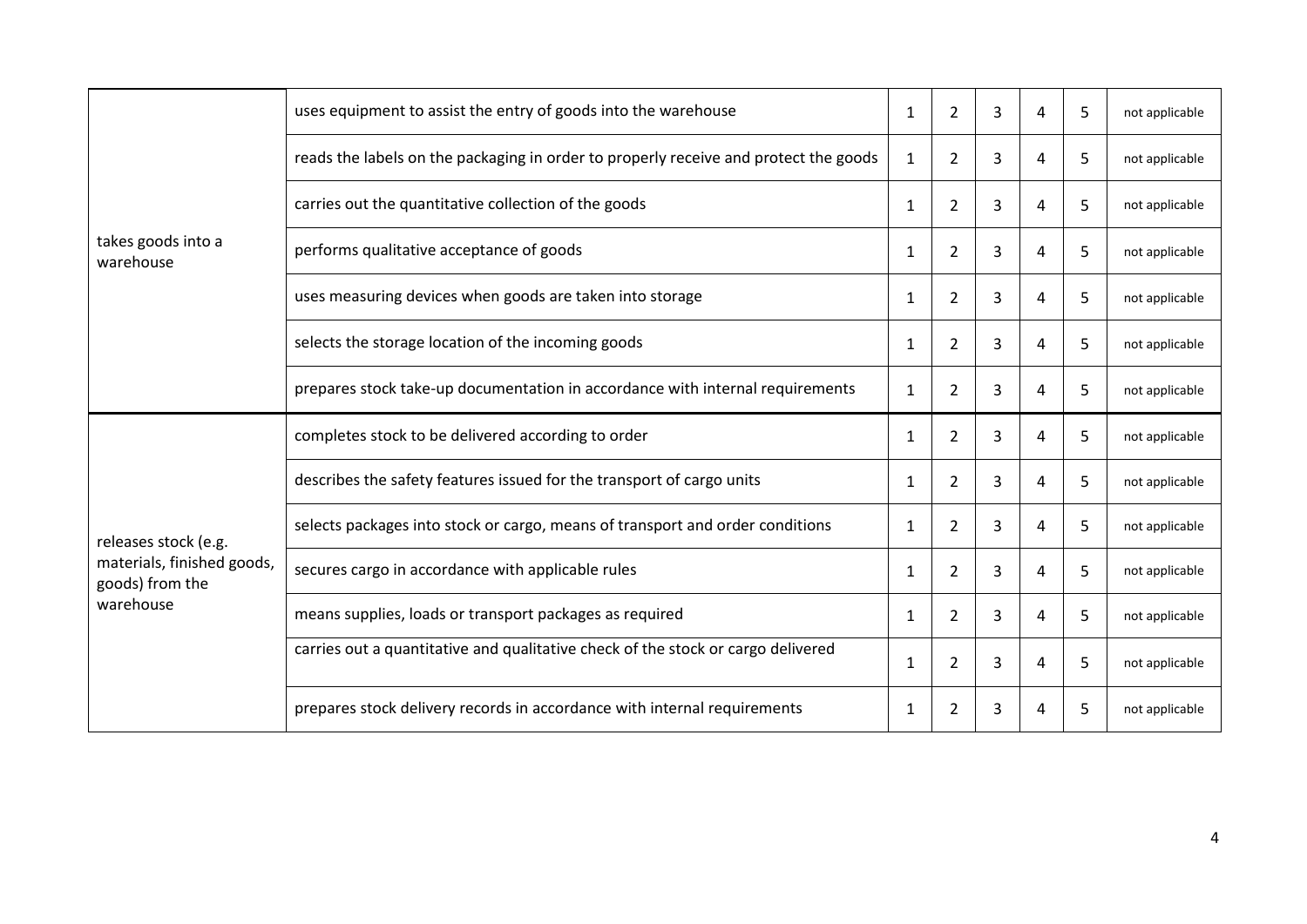| Unit of learning outcomes: "Security the stock balance" |                                                                                                   |  |  |   |   |   |                |
|---------------------------------------------------------|---------------------------------------------------------------------------------------------------|--|--|---|---|---|----------------|
| <b>Learning outcomes</b>                                | <b>Result of verification</b><br><b>Verification criteria</b>                                     |  |  |   |   |   |                |
| secures and controls                                    | secures the company's assets in the warehouse using the security systems used in<br>the warehouse |  |  | 3 | 4 |   | not applicable |
|                                                         | describes the procedure for carrying out checks on the quantity and quality of stock              |  |  | 3 | 4 | D | not applicable |
| stores and stock                                        | describes the inventory procedure                                                                 |  |  | 3 | 4 |   | not applicable |
| storage                                                 | participates in the inventory in various roles                                                    |  |  | 3 | 4 |   | not applicable |
|                                                         | compiles inventory documentation                                                                  |  |  | 3 |   |   | not applicable |

| Unit of learning outcomes: "Customer Service"                                                                                                            |                                                                                |              |                |   |   |    |                |
|----------------------------------------------------------------------------------------------------------------------------------------------------------|--------------------------------------------------------------------------------|--------------|----------------|---|---|----|----------------|
| <b>Learning outcomes</b>                                                                                                                                 | <b>Result of verification</b><br><b>Verification criteria</b>                  |              |                |   |   |    |                |
| conducts a sales<br>conversation in                                                                                                                      | recognises the storage needs of customers and contractors                      |              | $\overline{2}$ | 3 | 4 | 5  | not applicable |
| accordance<br>applies the principles of interpersonal communication when conducting a sales<br>with interpersonal<br>conversation<br>communication rules |                                                                                | 1            | $\overline{2}$ | 3 | 4 | 5  | not applicable |
| prepares the commercial                                                                                                                                  | selects the commercial offer of the warehouse to the customer's needs          |              | $\overline{2}$ | 3 | 4 | 5  | not applicable |
| offer of the warehouse                                                                                                                                   | prepares a commercial offer of the warehouse to the customer or the contractor | $\mathbf{1}$ | $\overline{2}$ | 3 | 4 | 5  | not applicable |
|                                                                                                                                                          | processes complaints                                                           |              | $\overline{2}$ | 3 | 4 | 5  | not applicable |
| conducts the complaint<br>processing                                                                                                                     | prepares a reply to a complaint                                                | 1            | $\overline{2}$ | 3 | 4 | 5. | not applicable |
|                                                                                                                                                          | secures goods accepted for expert evaluation                                   | 1            | $\overline{2}$ | 3 | 4 | 5  | not applicable |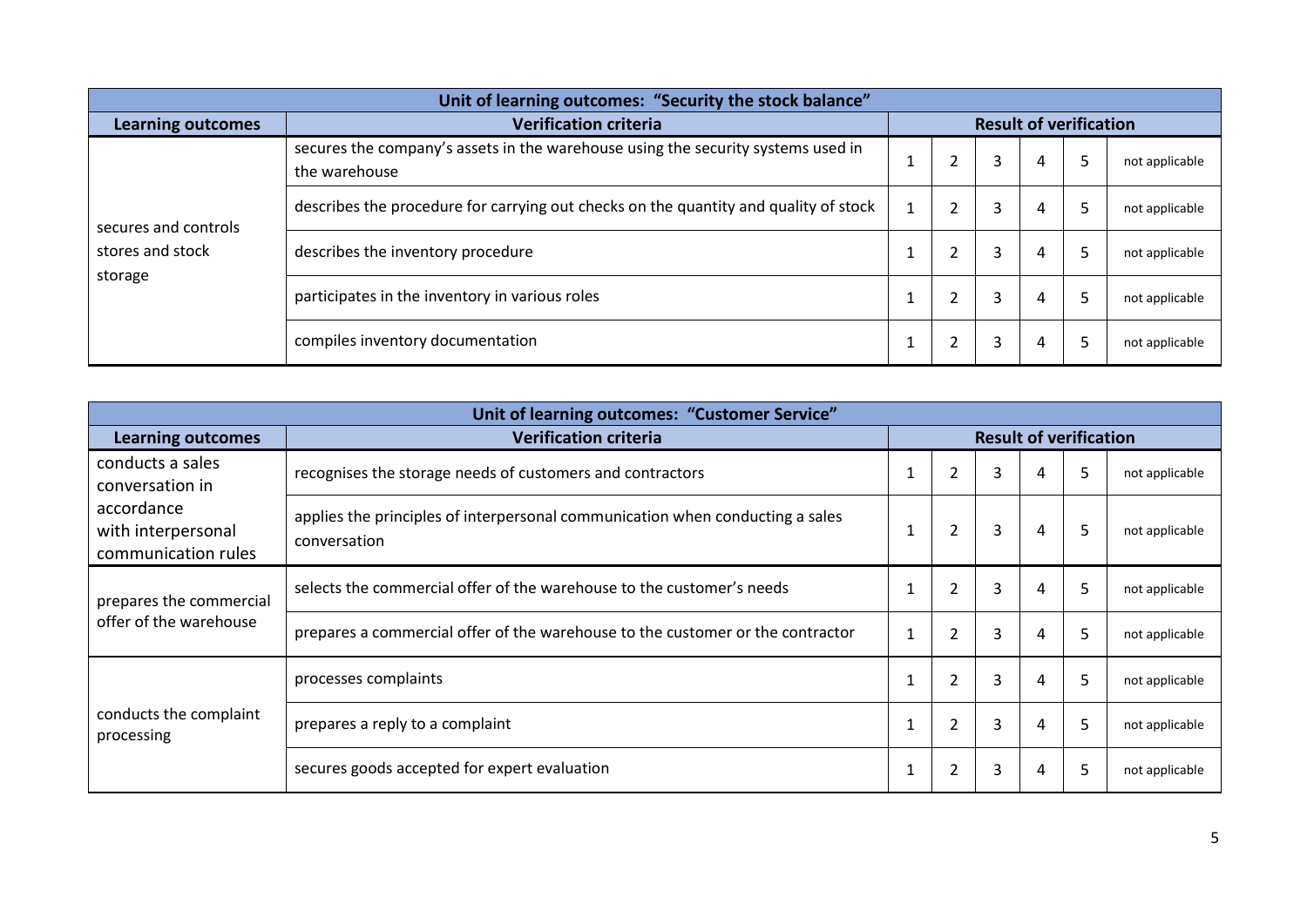| Unit of learning outcomes: "Planning, organising and documenting transportation processes" |                                                                                                                                                                                                                                                                     |              |                |   |   |   |                |
|--------------------------------------------------------------------------------------------|---------------------------------------------------------------------------------------------------------------------------------------------------------------------------------------------------------------------------------------------------------------------|--------------|----------------|---|---|---|----------------|
| <b>Learning outcomes</b>                                                                   | <b>Verification criteria</b><br><b>Result of verification</b>                                                                                                                                                                                                       |              |                |   |   |   |                |
|                                                                                            | draws up the transport service execution plan on the basis of the terms of the<br>assignment                                                                                                                                                                        | 1            | $\overline{2}$ | 3 | 4 | 5 | not applicable |
|                                                                                            | sets out methods for determining the best route                                                                                                                                                                                                                     | 1            | 2              | 3 | 4 | 5 | not applicable |
| plans to implement                                                                         | calculates the driving and working time of the means of transport                                                                                                                                                                                                   | $\mathbf{1}$ | $\overline{2}$ | 3 | 4 | 5 | not applicable |
| transport services                                                                         | defines the itinerary                                                                                                                                                                                                                                               | 1            | 2              | 3 | 4 | 5 | not applicable |
|                                                                                            | selects the technical means to carry out loading, handling and unloading during the<br>transport service<br>selects the means of transport to the quantity and type of cargo, the conditions of<br>the order, the number of persons transported or the live animals |              | 2              | 3 | 4 | 5 | not applicable |
|                                                                                            |                                                                                                                                                                                                                                                                     |              | $\overline{2}$ | 3 | 4 | 5 | not applicable |
|                                                                                            | defines the characteristics of cargoes that determine their transport susceptibility<br>manages transport packaging as required                                                                                                                                     |              | $\overline{2}$ | 3 | 4 | 5 | not applicable |
|                                                                                            |                                                                                                                                                                                                                                                                     |              | $\overline{2}$ | 3 | 4 | 5 | not applicable |
|                                                                                            | prepares loading units according to order, type of good and technology                                                                                                                                                                                              | $\mathbf{1}$ | $\overline{2}$ | 3 | 4 | 5 | not applicable |
| organises transport<br>processes                                                           | label cargo and means of transport as required                                                                                                                                                                                                                      | 1            | 2              | 3 | 4 | 5 | not applicable |
|                                                                                            | selects the system and accessories for securing the load                                                                                                                                                                                                            | 1            | 2              | 3 | 4 | 5 | not applicable |
|                                                                                            | secures cargo in accordance with applicable rules                                                                                                                                                                                                                   | $\mathbf{1}$ | 2              | 3 | 4 | 5 | not applicable |
|                                                                                            | selects systems for monitoring and recording means of transport and cargo                                                                                                                                                                                           | $\mathbf{1}$ | 2              | 3 | 4 | 5 | not applicable |
|                                                                                            | distinguishes documents used in the transport process in different transport modes                                                                                                                                                                                  | $\mathbf{1}$ | 2              | 3 | 4 | 5 | not applicable |
| documents the<br>implementation of<br>transport processes                                  | compiles the documentation necessary to perform the transport service according<br>to the chosen technology                                                                                                                                                         | $\mathbf{1}$ | $\overline{2}$ | 3 | 4 | 5 | not applicable |
|                                                                                            | assesses the correctness and completeness of the prepared documentation                                                                                                                                                                                             | $\mathbf{1}$ | 2              | 3 | 4 | 5 | not applicable |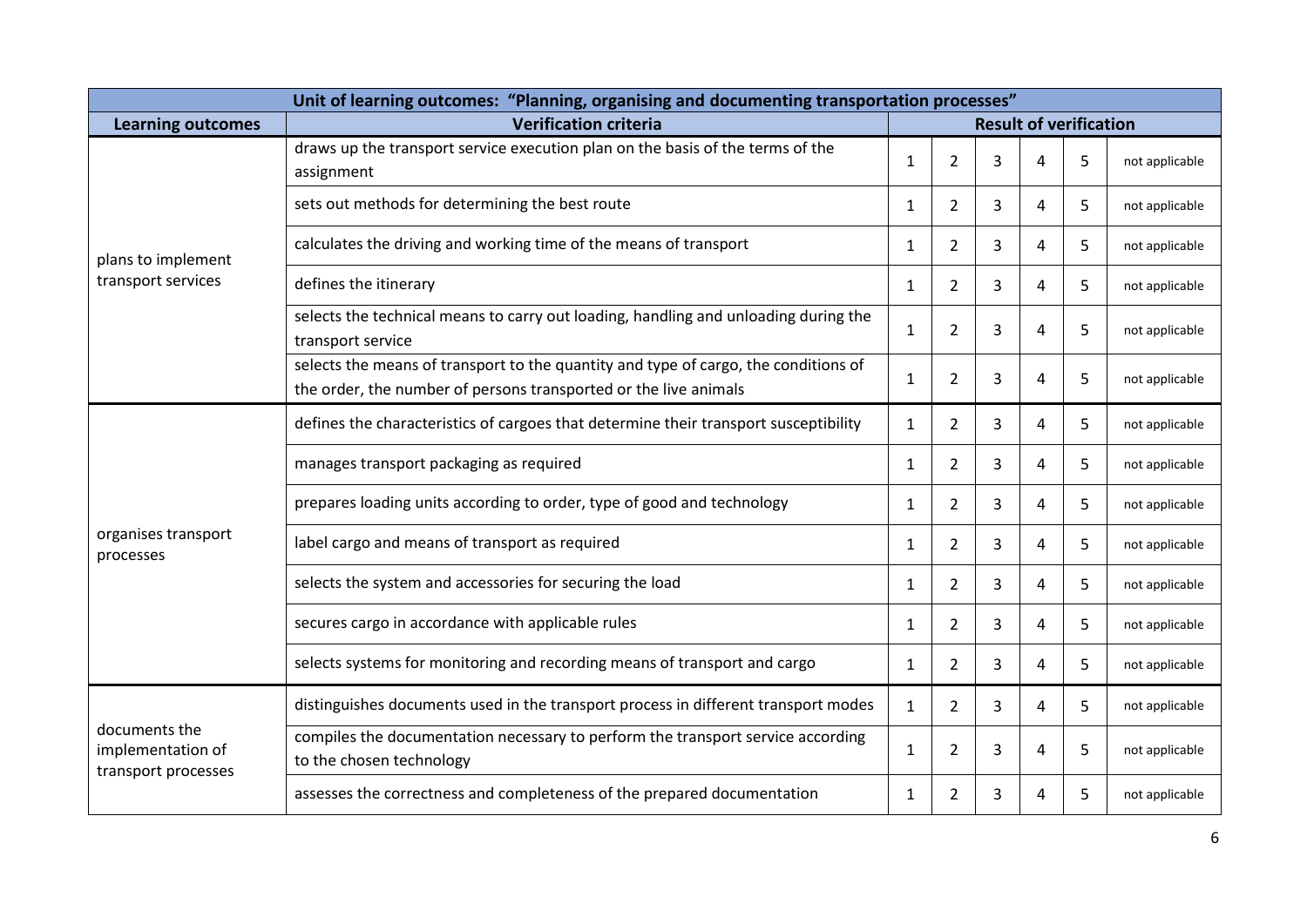| Unit of learning outcomes: "Communication in English" |                                                                                                                                                                                                                     |              |                          |   |   |    |                |
|-------------------------------------------------------|---------------------------------------------------------------------------------------------------------------------------------------------------------------------------------------------------------------------|--------------|--------------------------|---|---|----|----------------|
| <b>Learning outcomes</b>                              | <b>Result of verification</b><br><b>Verification criteria</b>                                                                                                                                                       |              |                          |   |   |    |                |
|                                                       | understands simple oral, explicit and standard English language                                                                                                                                                     |              | 2                        | 3 | 4 | 5  | not applicable |
|                                                       | examines and interprets short written texts relating to the performance of typical<br>1<br>professional activities<br>identifies and applies language measures to carry out professional activities<br>$\mathbf{1}$ |              | $\overline{2}$           | 3 | 4 | 5  | not applicable |
| uses basic vocabulary in<br>English                   |                                                                                                                                                                                                                     |              | $\overline{2}$           | 3 | 4 | 5. | not applicable |
| enabling the professional<br>activities to be carried | formulates short and understandable words and written texts on their own;                                                                                                                                           | $\mathbf{1}$ | $\overline{2}$           | 3 | 4 | 5  | not applicable |
| out                                                   | uses some formal English                                                                                                                                                                                            | 1            | $\overline{2}$           | 3 | 4 | 5  | not applicable |
|                                                       | simplifies (if necessary) statements, replaces unknown words with others, uses non-<br>verbal means                                                                                                                 |              | 2                        | 3 | 4 | 5  | not applicable |
|                                                       | completes the Log of Practice in English                                                                                                                                                                            |              | $\overline{\phantom{a}}$ | 3 | 4 | 5  | not applicable |

| Unit of learning outcomes: "Personal and social competences"      |                                                                                                                                      |  |   |                               |   |  |                |
|-------------------------------------------------------------------|--------------------------------------------------------------------------------------------------------------------------------------|--|---|-------------------------------|---|--|----------------|
| <b>Learning outcomes</b>                                          | <b>Verification criteria</b>                                                                                                         |  |   | <b>Result of verification</b> |   |  |                |
|                                                                   | applies the principles of personal culture                                                                                           |  |   | 3                             | 4 |  | not applicable |
| respects the principles of<br>proper behaviour and<br>work ethics | applies generally accepted standards of behaviour in the working environment,<br>taking into account the culture of the host country |  |   | 3                             | 4 |  | not applicable |
|                                                                   | complies with the principles of clothing at the workplace                                                                            |  |   | 3                             | 4 |  | not applicable |
| improves professional<br>skills                                   | shows willingness to acquire new skills on its own initiative                                                                        |  | 2 | 3                             | 4 |  | not applicable |
|                                                                   | improves performance of professional tasks (e.g. in terms of quality/speed of work)                                                  |  |   | 3                             | 4 |  | not applicable |